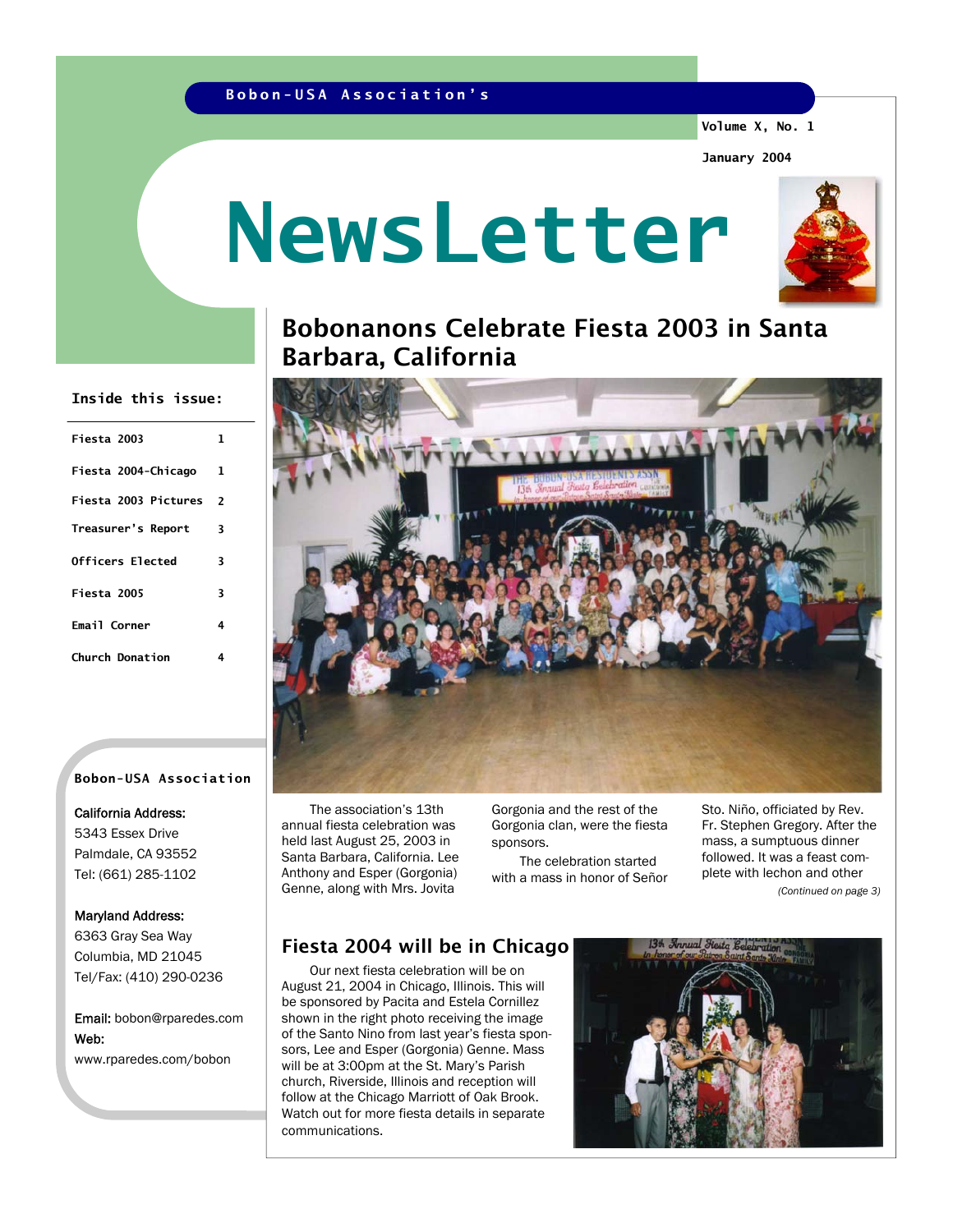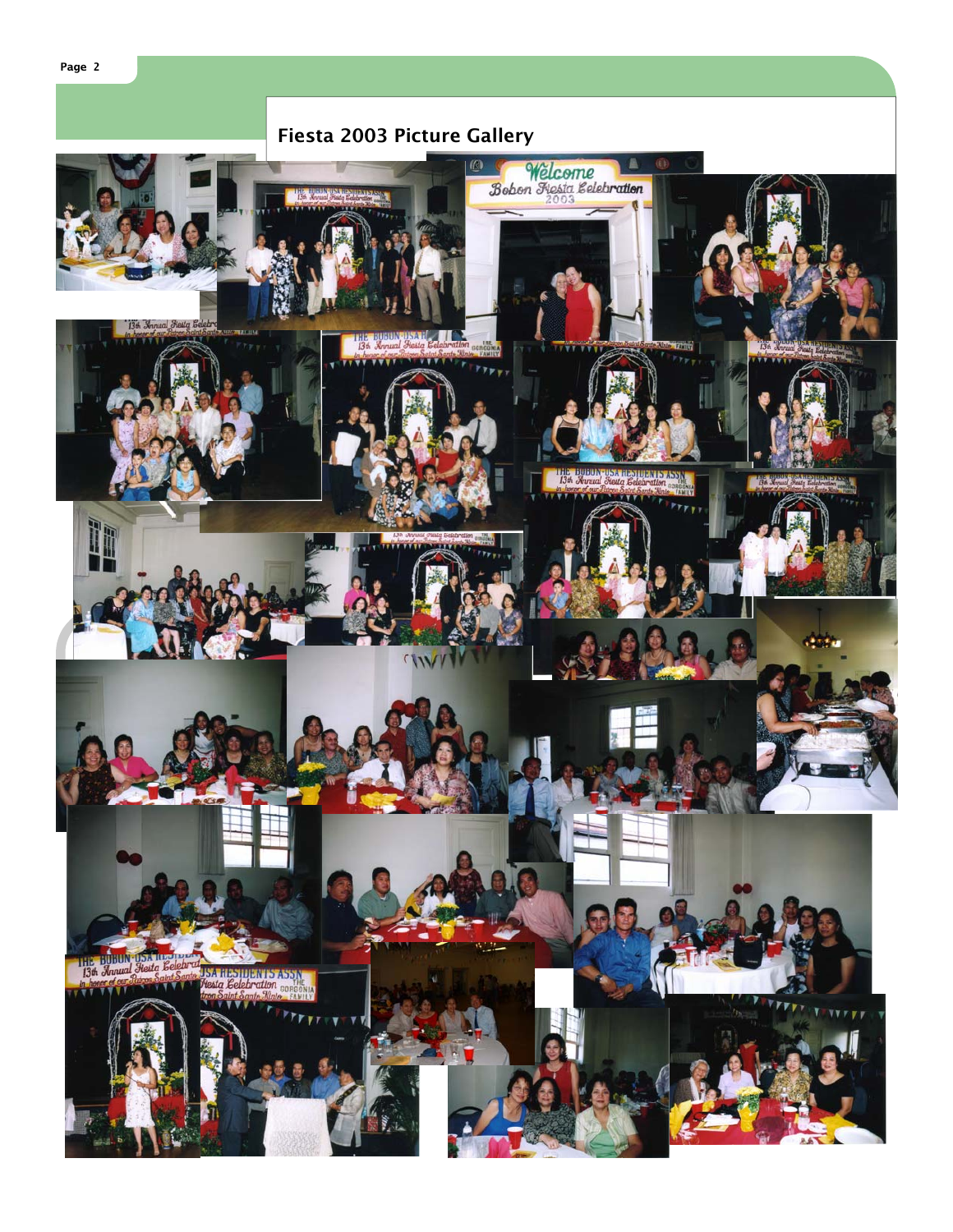

Filipino delicacies.

 A short program followed the dinner with the usual performances from Louise Cornillez and Ber Carpina and his group with their vocal rendition of broadway and Visayan popular songs; while the husband and wife team of

At the Goleta Park

*"For many of us, it was just like going to Calirocan or the Dancalan Beach for a picnic after the town fiesta."* 

Gani and Neria Garcia once again wowed everyone with their inimitable dance performance. An inspirational talk was given by Leticia Villar, Director of the Apostolate of the Holy Family Foundation in New Jersey who talked about how the Sto. Niño has affected her life. The program was capped with the community singing of the immortal *An Iroy Nga Tuna.* 

 The fiesta celebration would not be complete with-

## Set of Officers Elected Fiesta 2005 In Arizona

 In the election conducted during the Santa Barbara fiesta celebration, Butch Paredes was re-elected as President with 49 votes out of 57 ballots cast, Bobbie Cornillez was re-elected as Secretary-Treasurer with 51 votes and Precy Bolhayon as Auditor of the Association with 43 votes. The above officers will continue to serve until the next election of officers.

 In an unprecedented gesture, the Gorgonia family presented the above officers with plaques of appreciation for the services they have rendered the Association these past 13 years .

*(Continued from page 1)* out a dance floor full of people, so right after the program, DJ Jimmy Guintu took the center stage with his ballroom dancing and disco music. All-time favorites cha-cha, boogie, swing , and tango competed with the modern day line dancing where you don't have to have a partner to go to the dance floor and dance. In between dances, the kuracha ruled which netted a hefty \$1,772.00 for the association.

> Before the celebration ended, the image of the Sto. Niño was then turned over to

the Fiesta 2004 hermanas, Pacita and Estela Cornillez. And if you noticed that the image looked regal it was because of His new outfit donated by Charlie and Letty (Rodriguez) Cepeda.

 The day after the fiesta, *mamaratrons* were treated by the Gorgonia family to more food at a beach party at the Goleta Park. For many of us, it was just like going to Calirocan or the Dancalan Beach for a picnic after the town fiesta. Kids and adults alike really had a good time.

## Treasurer's Report

## By Bobbie Cornillez

| Beginning Balance as of August 2002<br>Petty Cash   |          | \$7,616.90<br>115.25 |
|-----------------------------------------------------|----------|----------------------|
| Add:                                                |          |                      |
| Fiesta 2003 Income:                                 |          |                      |
| <b>Membership Fees</b>                              | 425.00   |                      |
| <b>Food Donation</b>                                | 2,450.00 |                      |
| Kuracha                                             | 1,772.00 | 4.647.00             |
| Less:                                               |          |                      |
| Fiesta 2003 Food expenses                           | 2,450.00 |                      |
| Postage                                             | 111.00   |                      |
| Sound System Donation                               | 3.038.00 | 5,599,00             |
| Ending Balance as of October 2003                   |          | \$6,780.15           |
| Bank Balance as of April 2004<br>Petty Cash Balance |          | \$6,841.11<br>4.00   |
| Total Cash as of 4/2004                             |          |                      |

 The Association's fiesta celebration in 2005 will be hosted by Ronald and Len-len (Hill) Omega in Phoenix, Arizona. This will be the third time the fiesta will be celebrated in Arizona. The first time was sponsored by Tony and Nelly Hill ( Len-len's dad and mom) and the second time was in 2000 sponsored by Mrs. Paz (Esquillo) Encinarez.

It's never too early to plan for this event, so start planning now and see you all in Arizona in 2005.

# Support Your Association Pay Your Dues!